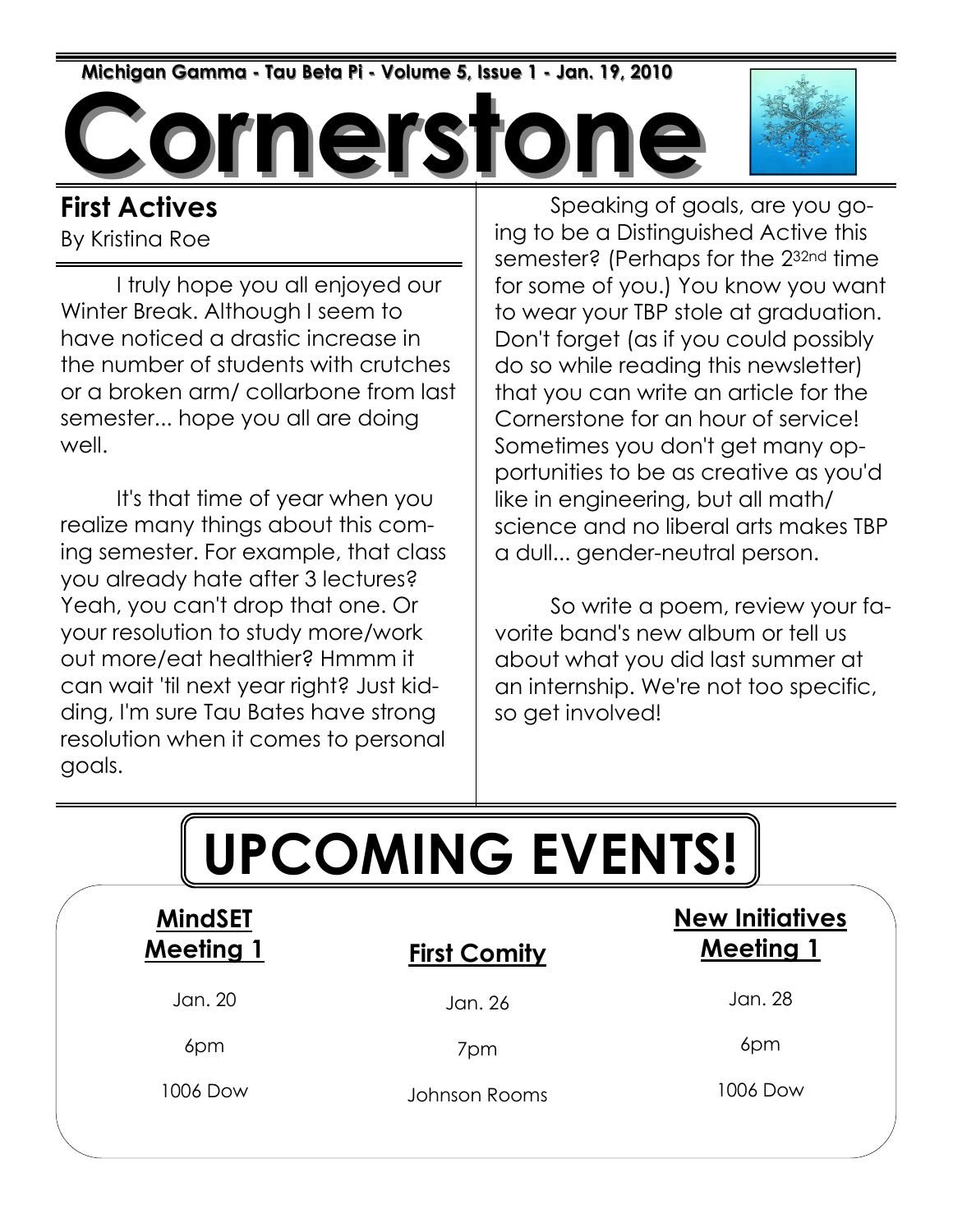# Happy New Year

page 2

# Write for the Cornerstone this semester!

-Got senior-itis?

-Are you just plain lazy?

Distinguished Active status is closer than you think! Write an article or compose a poem for the Cornerstone and get a service hour!

Meet your Winter 2010 semester officers and advisors!

|                                                         | <b>President:</b> Jill Schlechtweg                    |  |
|---------------------------------------------------------|-------------------------------------------------------|--|
| Vice President: Rob Guglielmo                           |                                                       |  |
|                                                         | <b>Secretary: Rob Warren</b>                          |  |
|                                                         | <b>Treasurer: Frances Walocko</b>                     |  |
| <b>Career Fair/Honors Brunch Chairs: Alex Golec and</b> |                                                       |  |
|                                                         | Michele Mastria                                       |  |
| Website Chair: Yi Li                                    |                                                       |  |
| <b>New Initiatives Chair: Jessica Wang</b>              |                                                       |  |
| <b>Corporate Relations Chair: Dan Yoon</b>              |                                                       |  |
| Projects Coordinator: Ian Sebastian                     |                                                       |  |
| <b>Tutoring Chair:</b> Vicki Choe                       |                                                       |  |
| <b>Activities Chair:</b> Andy Boucher                   |                                                       |  |
| <b>Intersociety Chair: Kevin Lance</b>                  |                                                       |  |
| Diversity & Leadership Chair: Michelle Noronha          |                                                       |  |
| Grad Coordinator: Chloe Funkhouser                      |                                                       |  |
|                                                         | <b>Publicity Chairs:</b> Michael Lee and Kristina Roe |  |



Advisors:

Professor Gary Herrin Elson Liu Rob Rhein Pritpaul Mahal Curt Gomulinski



Actives are entirely welcome to come to office hours and talk with the TBP officers. Check the website for this semester's office hour schedule.

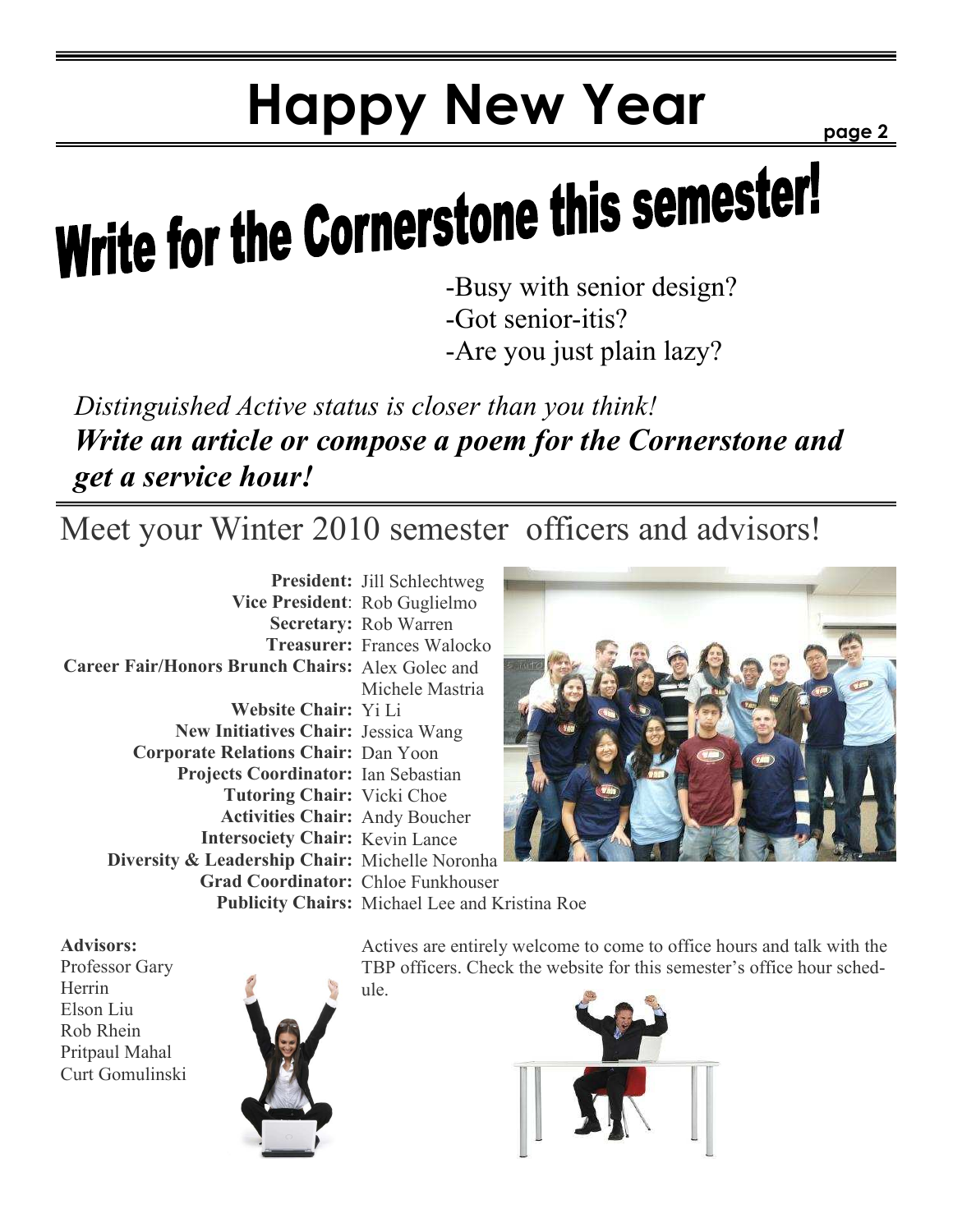# Poet's Place

### page 3 OMG WHAT?

#### MICHAEL LEE

It's come to my attention, That there's been no retention, Of all of our rants and raves.

But when it comes down to it, Inside you're all poets, So please write, type up, and save.

I'm not made of rhymes, And it's about time, To unleash Haiku from its cave.

Please submit poems to TBPcornerstone@umich.edu TBPcornerstone@umich.edu

## Word of the Day

Word Pallid

How to say it PAL-id

#### **Definition**

Having an abnor-

mally pale or wan complexion; lacking in vitality or interest

#### Can I have that in a sentence?

Between them the ground was bare and the naked chalk showed a pallid, dirty white under the cream-colored elder bloom.

-Richard Adams, Watership Down

#### MICHAEL LEE

 Gone are the days of OMG HKN - at least for until the officer corps is back from their meeting. Until then, I have decided to commandeer this section to write whatever I want.

 Nothing in recent times has been quite as mind boggling as some of the discussion in my philosophy class. It's possibly the only place where I could propose that you are talking to an elephant that is telling you you're hallucinating, yet you don't believe it.

 Last week, the discussion was centered around the idea that we as people know very little. The argument was based around the use of descriptive words (ie adjectives) in their relative or absolute terms. For example, it was argued "dry" is an absolute in the sense that if something is very dry, it is in fact not dry. Contrast this with something that is very "wet" is actually more wet than what your original baseline may be.

 Now, the author goes on to argue that to know something, one must be certain of it. And to be certain, is to require an absolute state. If you're very certain that you know a fact, do you in fact know it at all? The argument states that it's not likely.

 Continuing this argument, you may be able to conclude that one cannot be certain of very much, and one cannot know unless certain. Therefore, you must agree that you know that you know very little. But you may now cry folly - how can I know that I know little if I do not know much at all. Is it reasonable to state that you know, you know very little when you really don't know what you know?

 I think I've made my point, but please let the people speak - do we want OMG HKN back? If so, please send in your stories to tbpCornerstone@umich.edu.